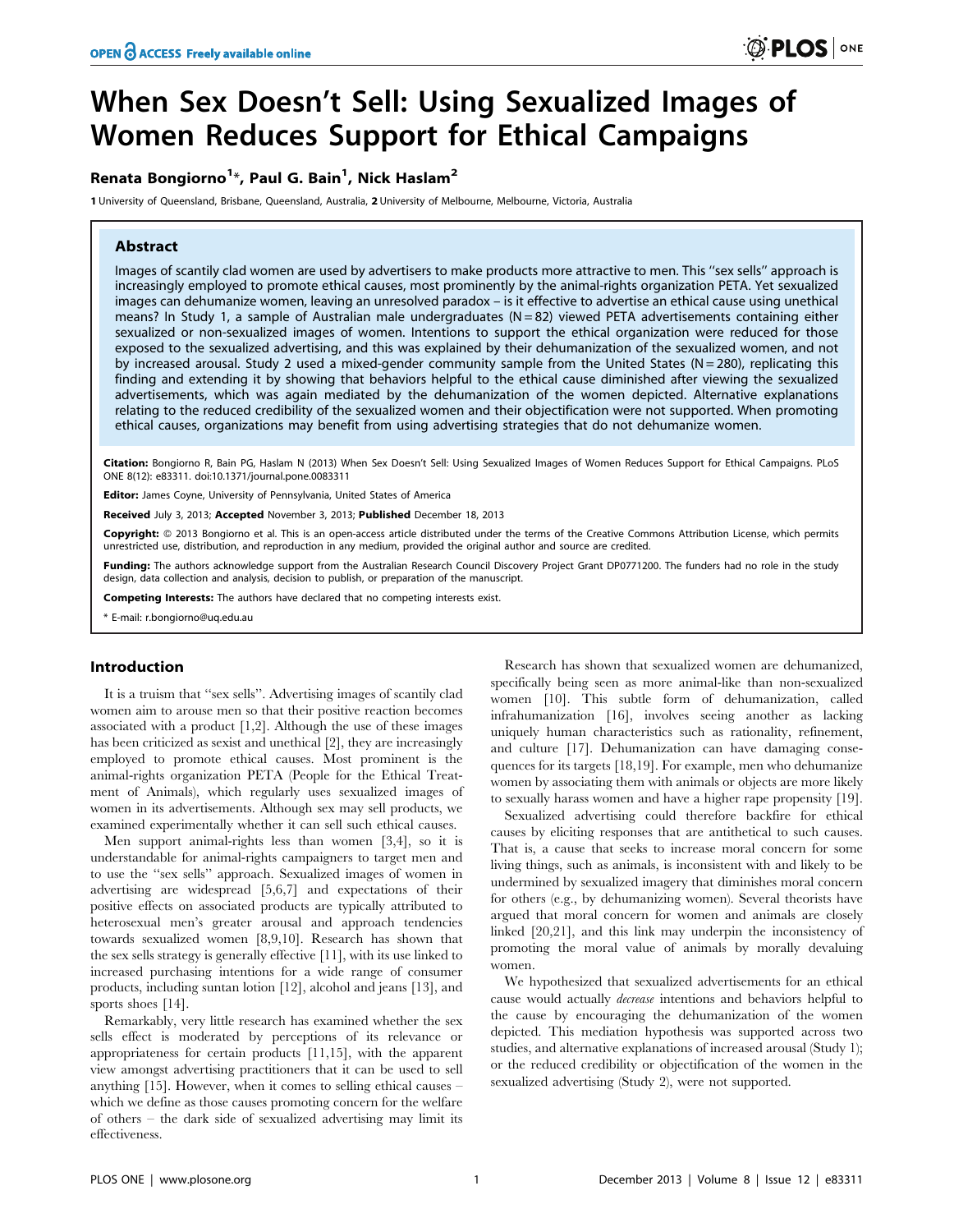

\*  $p$  < .05, \*\*  $p$  < .01, \*\*\*  $p$  < .005

Figure 1. The impact of sexualized advertising on intentions to support PETA (Study 1). Mediation model showing the effect of sexualized images on support for PETA mediated by perceptions of humanness (UH) and arousal. Solid lines represent significant paths, dashed lines represent non-significant paths. doi:10.1371/journal.pone.0083311.g001

#### Study 1

Our first study provided the initial test of our hypothesis, using a sample of men to test our dehumanization predictions against the typical ''sex-sells'' effect. We hypothesized that men exposed to sexualized advertisements for an ethical organization would show lower intentions to support it than men exposed to non-sexualized advertisements. We further hypothesized that this effect would be mediated by the dehumanization of the women depicted in the sexualized advertisements. Men's sexual arousal was examined as an alternative mediator.

#### Method and Materials

The study was administered online and approved by the Ethical Review Committee of the University of Queensland. As it is impractical to obtain written consent for online surveys, consent was demonstrated at two points: (i) clicking an ''I agree'' button at the end of the online consent form; and (ii) submission of the completed survey.

Ninety-six self-identified males enrolled as undergraduates in an Australian university ( $M_{\text{age}} = 21.33$ ,  $SD = 4.66$ ) were randomly assigned by a computer program to ''sexualized'' or ''nonsexualized'' conditions, viewing three advertisements from PETA matched on campaign, depicting women either in lingerie/nude, or fully-clothed (see Appendix S1). Participants rated their degree of arousal for each advertisement ( $\alpha$  = .90; "Do you find this advertisement arousing?";  $1 = Not$  at all,  $7 = Very$  much) embedded among distractor items (e.g., ''Do you like this advertisement?''). Participants then rated the uniquely human (UH) characteristics of the women in the advertisements, using a six-item scale [17]  $(\alpha = .88; e.g.,$  "civilized", "refined";  $1 = Not$  at all,  $10 = Very$  much), with lower ratings indicating dehumanization. Finally, participants indicated their behavioral intentions to support PETA using a four-item scale ( $\alpha$  = .89; e.g., sign a PETA petition, participate in actions organized by PETA;  $1 =$  Strongly disagree,  $7 =$  Strongly agree; see Appendix S2 for the full list of items)

#### Results and Discussion

Preliminary analyses. As the advertisements were designed to influence people to behave in ways supporting animal rights, six people who indicated they were already vegetarian or vegan were excluded. A further three people were excluded as a suspicion check revealed they had correctly guessed the experimental aims (e.g., ''to assess the impact of the sexualization of a moral issue''). Finally, five participants who were identified in a boxplot as extreme cases in the time taken to complete the short online survey (30–148 minutes) were excluded, as this strongly suggested they did not complete the survey in a single sitting. This resulted in a final sample of 82 ( $M_{\text{age}} = 20.70$ ,  $SD = 3.80$ ).

Main analyses. Results confirmed predictions, with support for PETA lower in the sexualized  $(M = 2.65, SD = 1.31)$  than in the non-sexualized  $(M = 3.28, SD = 1.39)$  condition,  $t(80) = 2.11$ ,  $p = 0.038$ . Multiple mediation was conducted with UH and arousal scales as parallel mediators, using Hayes' ''Process'' bootstrap macro for SPSS (5000 resamples)[22]. The mediation model is shown in Figure 1, revealing that while men found the sexualized advertisements both more arousing and more dehumanizing (lower UH), dehumanization was significantly negatively related to support for PETA whereas arousal was not significantly related to support for PETA. Only the mediation effect through dehumanization (lower UH) was significant, indicated by a 95% confidence interval not including zero (UH:  $[-.69, -.10]$ ; arousal:  $[-.18,$ .72]; see Table 1 for means and correlations between items). That is, male participants showed reduced intentions to support PETA after viewing the sexualized advertising, and this relationship was explained by their dehumanization of the women in the advertisements, but not by their arousal (for analyses examining political orientation and age, see Analyses S1).

# Study 2

Having ruled out effects for arousal using a sample of male undergraduates, Study 2 involved a larger-scale replication using a mixed-gender community sample from a different country to Study 1, and a larger sample of advertisements. Besides dehumanization, the related but distinct concept of objectification – focusing on a woman's body to the exclusion of her other qualities [23] – was included as another potential mediator. Objectification research has demonstrated that sexualized women receive greater focus on their appearance [24] and are attributed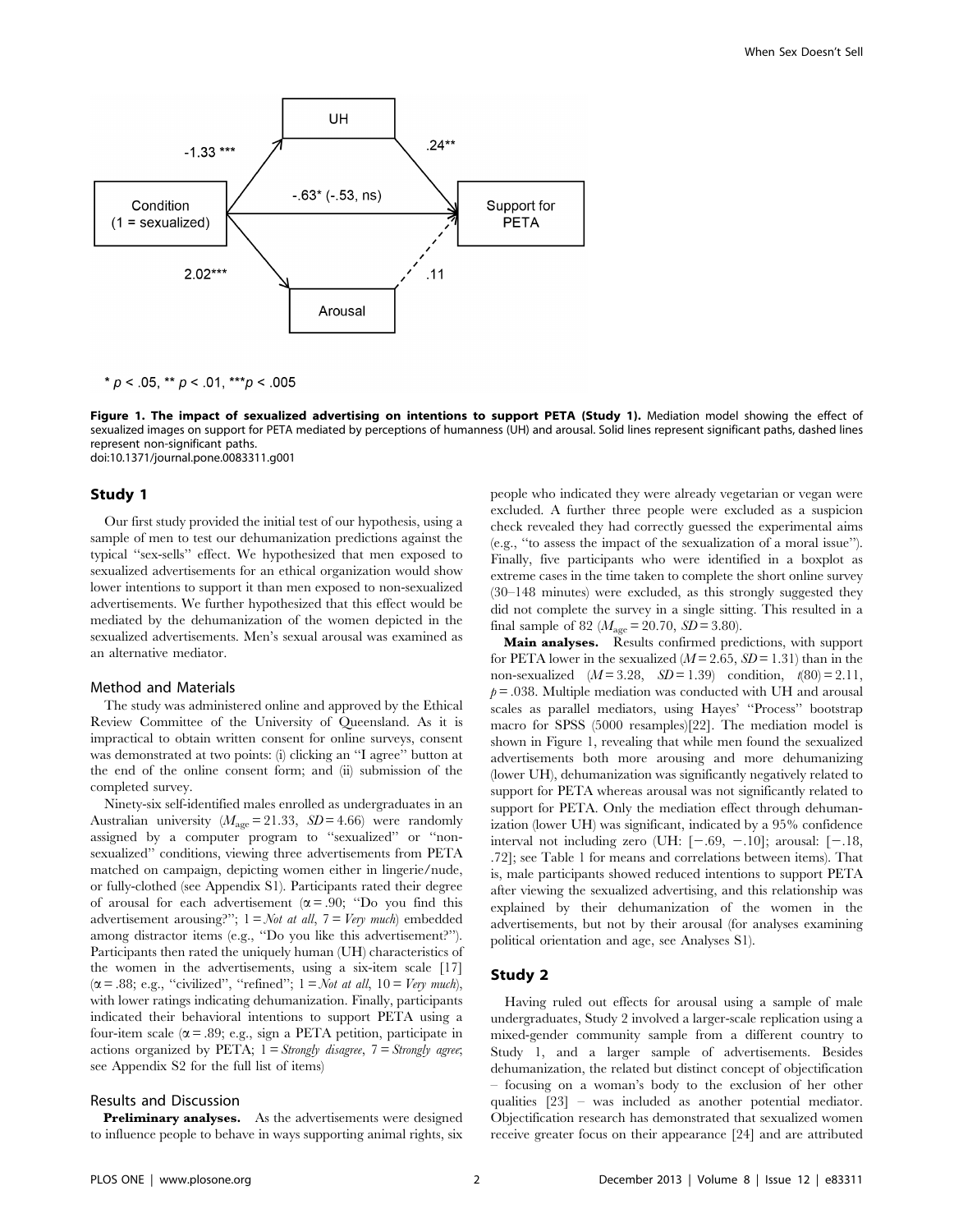Table 1. Study 1 Means (SDs) for Non-Sexualized and Sexualized Conditions and Correlations for PETA Support, UH, and Arousal.

| Study 1         | Non-sexualized | Sexualized  | 1.      | 2.     |
|-----------------|----------------|-------------|---------|--------|
| 1. PETA support | 3.28 (1.39)    | 2.65(1.31)  |         |        |
| 2. UH           | 6.14(1.60)     | 4.81 (1.85) | $.37**$ |        |
| 3. Arousal      | 2.32(1.41)     | 4.34 (1.66) | .00     | $-.11$ |
|                 |                |             |         |        |

 $*p<.05$ .  $*p<.01$ .

doi:10.1371/journal.pone.0083311.t001

lesser agency [25,26], competence [27], moral status and mental capacity [28]. Thus, to the extent that sexualized advertisements increase objectification of the women, this could also undermine the ethical message, reducing support. Credibility was also included as a potential mediator, as reduced support might also stem from the sexualized women being seen as less believable message sources than the non-sexualized women. Moreover, the study included an additional behavioral measure of support. Finally, as it might be argued that results showing decreased support for PETA in Study 1 were influenced by participants having already rated targets on the dehumanization-related traits, we reversed the order by obtaining measures of support for PETA before obtaining UH and other ratings.

# Method and Materials

A community sample consisting of 329 people in the United States (159 men, 170 women; self-identified;  $M_{\text{age}} = 31.57$ ,  $SD = 10.95$ ) recruited through Mechanical Turk [29]. This study used six PETA advertisements in each condition, again matched on campaign (see Appendix S1). Ethics approval and participant consent was obtained in the same way as in Study 1.

After viewing the advertisements, participants first rated their intentions to support PETA using the scale from Study 1, with the addition of a reverse-worded item (5 items,  $\alpha$  = .90). As an additional behavioral measure, participants were then asked to list their ideas for ways to raise awareness and concern for animals, with space for up to four ideas. Following this, participants rated the women in the advertisements on UH using Study 1 items  $(\alpha = .92)$ , and objectification, using five agency-based items assessing attributions of "mind" [25] ( $\alpha$  = .89; e.g., "Compared to the average person, to what extent do you believe the people in these advertisements are capable of: thought, memory?";  $1 = Much$ less capable,  $3 =$  Equally capable,  $5 =$  Much more capable). Finally, participants rated the credibility of women in the advertisements using six items ( $\alpha$  = .94; e.g., "Overall, to what extent do you believe the people in these advertisements are: genuine supporters of animal rights, credible representatives for the animal-rights cause?";  $1 = Not$  at all,  $7 = Very$  much; for a complete list of items used, see Appendix S2)

# Results and Discussion

Preliminary analyses. Following the same procedures as Study 1, 39 people who indicated they were already vegetarian or vegan were excluded. A further four people were excluded as a debriefing question revealed they had correctly guessed the experimental aims (e.g., ''To find out people's feelings on ethical treatment of animals in relation to their feelings on ethical treatment of other people''). Six people identified in a boxplot as extreme cases in the time taken to complete the short online survey

(38–111 minutes) were also excluded. This resulted in a final sample of 280 (144 men, 136 women; self-identified;  $M_{\text{age}} = 31.65$ ,  $SD = 11.07$ .

Main analyses. Replicating Study 1, support for PETA was lower in the sexualized  $(M=2.73, SD=1.35)$ , than in the nonsexualized  $(M = 3.18, SD = 1.43)$  condition,  $F(1, 276) = 5.56$ ,  $p = .019$ . A main effect for participant gender was also observed,  $F(1, 276) = 30.95, p \le .001$ , with women  $(M = 3.43, SD = 1.36)$ more supportive of PETA than men  $(M = 2.52, SD = 1.30)$ , but there was no significant interaction between participant gender and the experimental conditions  $(p = .823)$ . Multiple mediation analysis (Figure 2A) revealed that UH and credibility, but not objectification, were lower in the sexualized condition; however only lower UH was related to reduced support for PETA. Thus, dehumanization was the only significant mediator, with a 95% confidence interval not containing zero (UH:  $[-.35, -.06]$ ; objectification:  $[-.07, .01]$ ; credibility:  $[-.23, .04]$ ; see Table 2 for means and correlations between items).

One explanation for the finding showing no difference in objectification across conditions is that most previous research has used face-ism – the size of the face relative to the body in an image – to manipulate objectification [10,25,28]. In contrast, the advertisements used here, while differing in the extent to which the women were sexualized, did not differ in face-ism (sexualized = .15, non-sexualized = .18;  $t(10) = .59$ ,  $p = .57$ ).

To assess effects on the behavioral measure of providing ideas to raise people's awareness and concern for animals, content analysis was performed. Five categories of responses were identified, which were categorized by two independent coders blind to the hypotheses and experimental conditions. The focal code was helpful/elaborated ideas, which represented substantive or reflective ideas to foster concern for animals (e.g., ''display what goes on in slaughterhouses''). This can be contrasted with a separate code for minimal or trivial suggestions (e.g. ''advertising''). The remaining codes were unrelated to raising awareness or concern, representing endorsement or criticism of PETA, or general comments. Independent coders showed very good agreement, with a Krippendorff's alpha [30] of .83, with disagreements resolved through discussion. Examples for each category are provided in Table 3, along with the average number of ideas provided across the four spaces and t-tests of differences between conditions.

Focusing on the main category (helpful/elaborated ideas), participants in the sexualized condition generated significantly fewer helpful ideas (sexualized,  $M = .66$ ,  $SD = .90$ , non-sexualized,  $M = .96$ ,  $SD = 1.08$ ;  $F(1, 276) = 6.12$ ,  $p = .014$ ), with no participant gender or interaction effects  $(p_s > .301)$ . As with support for PETA, multiple mediation (Figure 2B) revealed that only dehumanization (UH) was related to generating fewer helpful ideas after viewing the sexualized advertisements, with a 95% confidence interval not including zero (UH:  $[-.19, -.02]$ ; objectification ( $[-.04, .01]$ ; credibility  $([-.06, .10])$ .

In addition to generating fewer helpful ideas, as shown in Table 3, significantly more participants in the sexualized condition spontaneously criticized PETA's advertising strategy, although the overall extent of the criticism of PETA was relatively low. For this code there were also no participant gender or interaction effects  $(p_s > .365)$ . Differences across conditions in other categories were not significant, nor were there significant participant gender or interaction effects  $(p_s > .415;$  for analyses examining political orientation and other factors, see Analyses S2)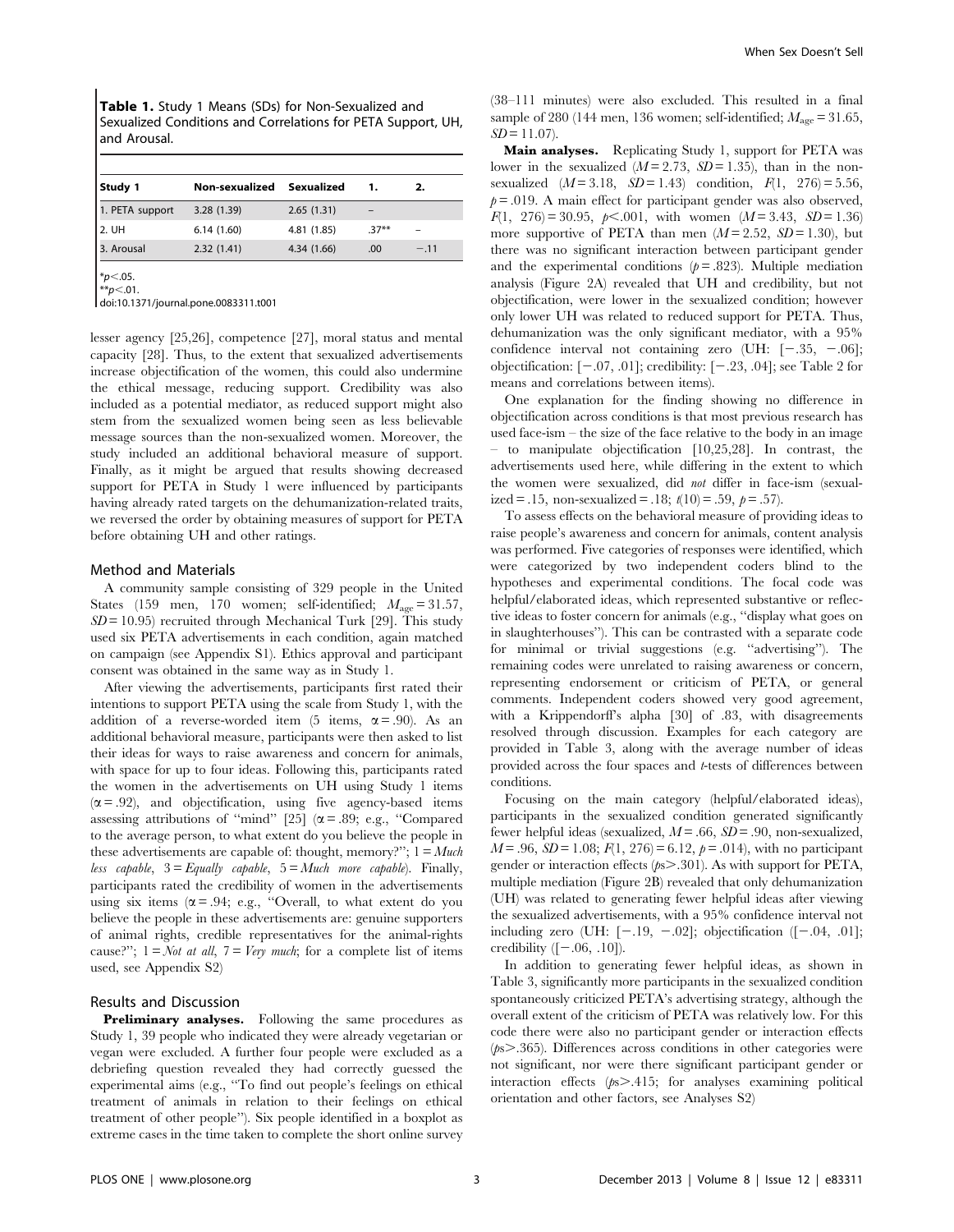

\*  $p$  < .05, \*\*  $p$  < .01, \*\*\*  $p$  < .005

Figure 2. The impact of sexualized advertising on PETA support intentions and behaviors (Study 2). Mediation model showing the effect of sexualized images on (A) support for PETA and (B) ideas helpful to the animal-rights cause mediated by UH, credibility, and objectification. Solid lines represent significant paths, dashed lines represent non-significant paths. doi:10.1371/journal.pone.0083311.g002

Table 2. Study 2 Means (SDs) for Non-Sexualized and Sexualized Conditions and Correlations for PETA Support, UH, Arousal and Objectification.

|                    | Non-                      |                                                        |                   |         |          |    |
|--------------------|---------------------------|--------------------------------------------------------|-------------------|---------|----------|----|
| Study 2            |                           | sexualized Sexualized 1.                               |                   | 2.      | з.       | 4. |
| 1. PETA support    | $3.18(1.43)$ $2.73(1.35)$ |                                                        | $\qquad \qquad -$ |         |          |    |
| 2. Helpful ideas   | $0.96(1.08)$ $0.66(0.90)$ |                                                        | .03               |         |          |    |
| 3. UH              | $6.74(2.01)$ $5.68(2.22)$ |                                                        | $.37**$           | $.20**$ |          |    |
| 4. Credibility     | $5.09(1.44)$ $4.26(1.53)$ |                                                        | $.30**$           | $.13*$  | $.64***$ |    |
| 5. Objectification |                           | 2.73 (0.65) 2.79 (0.66) $-.21***$ -.10 $-.43**$ -.35** |                   |         |          |    |
| $*_{p<.05}$        |                           |                                                        |                   |         |          |    |
| ** $p$ < 01.       |                           |                                                        |                   |         |          |    |

doi:10.1371/journal.pone.0083311.t002

# General Discussion

In a crowded media marketplace, advocacy organizations promoting ethical causes struggle to gain public attention. It is understandable that they might employ ''sex sells'' strategies to gain men's interest and support. Yet these findings demonstrate that this approach can backfire, with exposure to sexualized advertising reducing both intentions to support the ethical organization (Studies 1 & 2) and behavior helpful to the animalrights cause (Study 2). In both studies, conducted in different nations (Australia, the United States), and with different demographics (male undergraduates, mixed-gender community sample), consistent evidence of mediation by dehumanization indicated that the dehumanization of the women in the sexualized advertisements is central to explaining these findings.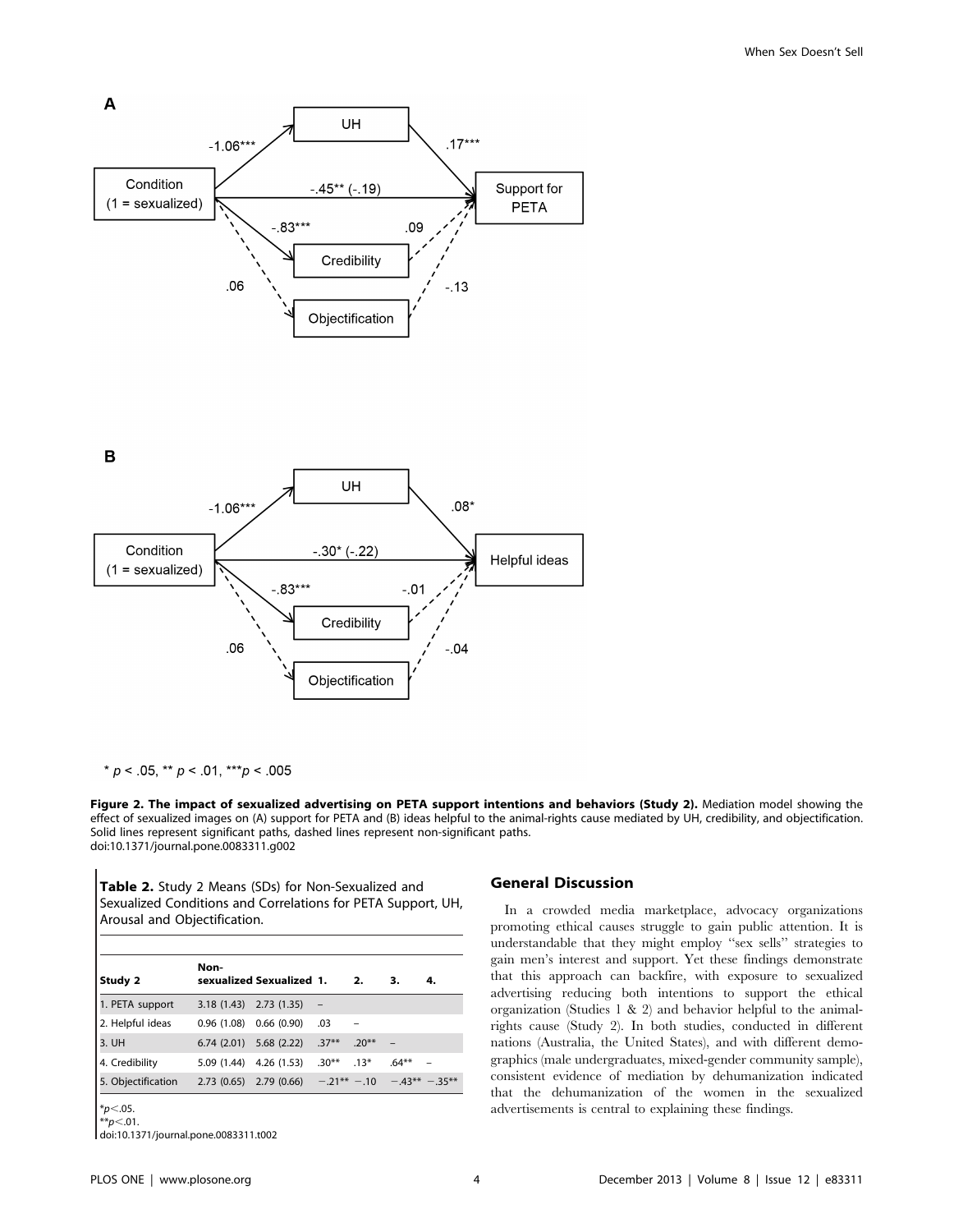Table 3. Coded Categories of Responses for How to Raise Awareness/Concern for Animals.

| Coded categories               | <b>Examples</b>                                                                                                                 | Sexualized<br>$n = 138$ | Non-sexualized |              |
|--------------------------------|---------------------------------------------------------------------------------------------------------------------------------|-------------------------|----------------|--------------|
|                                |                                                                                                                                 |                         | $n = 142$      | t(278)       |
| 1. Helpful/elaborated ideas    | "Inform people about how to buy cruelty free products/where<br>they are available", "Coverage/reporting acts of animal cruelty" | .66(.90)                | .96(1.08)      | $2.51*$      |
| 2. Trivial/unelaborated ideas  | "advertise","commercials"                                                                                                       | .30(.75)                | .27(68)        | $-.26, ns$   |
| 3. General comments/opinions   | "Nature decide who will live or die not humans", "Excessive<br>animal violence leads to increased human violence"               | .45(.76)                | .31(.69)       | $-1.61$ , ns |
| 4. Criticism of PETA           | "Do not make ads like in this survey", "At this point, you<br>might as well just sponsor porn"                                  | .40(.71)                | .20(.49)       | $-2.76***$   |
| <b>15. Endorsement of PETA</b> | "more ads like this", "more naked women print ads"                                                                              | .07(.25)                | .08(.27)       | .40, ns      |

 $*p<.05$ .  $*p<.01$ .

doi:10.1371/journal.pone.0083311.t003

Alternative explanations across the two studies were not supported. Study 1 showed that while men found the sexualized advertisements more arousing, arousal was unrelated to support. Study 2 showed that the lower credibility of sexualized women as advocates for the ethical cause could also not account for the findings, and nor could objectification. Mean differences for objectification revealed that women in the sexualized and nonsexualized advertisements were objectified to a similar degree. Despite this, and consistent with its theoretical link to dehumanization [10], objectification was negatively correlated with uniquely human characteristics (UH). This shows that even in the absence of mean differences in objectification, the dehumanizing effect of sexualized images of women can have a negative impact.

Overall, these findings are the first to demonstrate that sexualized images that dehumanize women reduce concern for ethical behavior in a domain unrelated to gender relations and sex. This extends research showing that women's dehumanization is associated with increased tolerance for unethical behavior towards women – specifically men's attitudes towards sexual harassment and rape [19]. These findings open the way for further research to explore whether similarly negative effects would occur if sexualized images of women were used to sell ethical causes other than the treatment of animals, for instance, in promoting action to address poverty.

In sum, our findings indicate that organizations promoting ethical causes should be especially concerned with communicating their message ethically, specifically in ways that do not dehuman-

#### References

- 1. LaTour MS, Pitts RE, Snook-Luther DC (1990) Female nudity, arousal, and ad response: An experimental investigation. Journal of Advertising 19: 51–62.
- 2. Kilbourne J (2005) What else does sex sell? International Journal of Advertising 24: 119–122.
- 3. Peek CW, Bell NJ, Dunham CC (1996) Gender, gender ideology, and animal rights advocacy. Gender & Society 10: 464–478.
- 4. Kruse CR (1999) Gender, views of nature, and support for animal rights. Society and Animals 7: 179–179.
- 5. Reichert T, Courtney C (2004) An update on sex in magazine advertising: 1983 to 2003. Journalism and Mass Communication Quarterly 81: 823–837.
- 6. Nelson MR, Paek H-J (2005) Cross-cultural differences in sexual advertising content in a transnational women's magazine. Sex Roles 53: 371–383.
- 7. Stankiewicz JM, Rosselli F (2008) Women as sex objects and victims in print advertisements. Sex Roles 58: 579–589.
- 8. Gruenfeld DH, Inesi ME, Magee JC, Galinsky AD (2008) Power and the objectification of social targets. Journal of Personality and Social Psychology 95: 111–127.

ize women. They also show that dehumanizing women not only has negative consequences for women [10,19], but also for the ethical causes that traffic in them.

# Supporting Information

Analyses S1 Analyses examining effects of participant political orientation and age.

(DOCX)

Analyses S2 Analyses examining effects of participant political orientation and age, advertisement offensiveness, familiarity, liking and attractiveness. (DOCX)

Appendix S1 Links to the advertisements used in the studies. (DOCX)

Appendix S2 Full list of items. (DOCX)

# Acknowledgments

Thanks to Genesta Nicolson and Ryan McStay for assistance with coding.

# Author Contributions

Conceived and designed the experiments: RB PGB NH. Performed the experiments: RB PGB. Analyzed the data: RB PGB. Wrote the paper: RB PGB NH.

- 9. Rudman LA, Borgida E (1995) The afterglow of construct accessibility: The behavioral consequences of priming men to view women as sexual objects. Journal of Experimental Social Psychology 31: 493–517.
- 10. Vaes J, Paladino P, Puvia E (2011) Are sexualized women complete human beings? Why men and women dehumanize sexually objectified women. European Journal of Social Psychology 41: 774–785.
- 11. Reichert T (2002) Sex in advertising research: A review of content, effects, and functions of sexual information in consumer advertising. Annual Review of Sex Research 13: 241–273.
- 12. Dudley SC (1999) Consumer attitudes toward nudity in advertising. Journal of Marketing Theory and Practice 7: 89.
- 13. Grazer WF, Keesling G (1995) The effect of print advertising's use of sexual themes on brand recall and purchase intention: A product specific investigation of male responses. Journal of Applied Business Research 11: 47.
- 14. Severn J, Belch GE, Belch MA (1990) The effects of sexual and non-sexual advertising appeals and information level on cognitive processing and communication effectiveness. Journal of Advertising 19: 14–22.
- 15. Reichert T (2007) Does sex in advertising work?: A review of scholarly research informed by professional opinion. Advertising and Society Review 8.